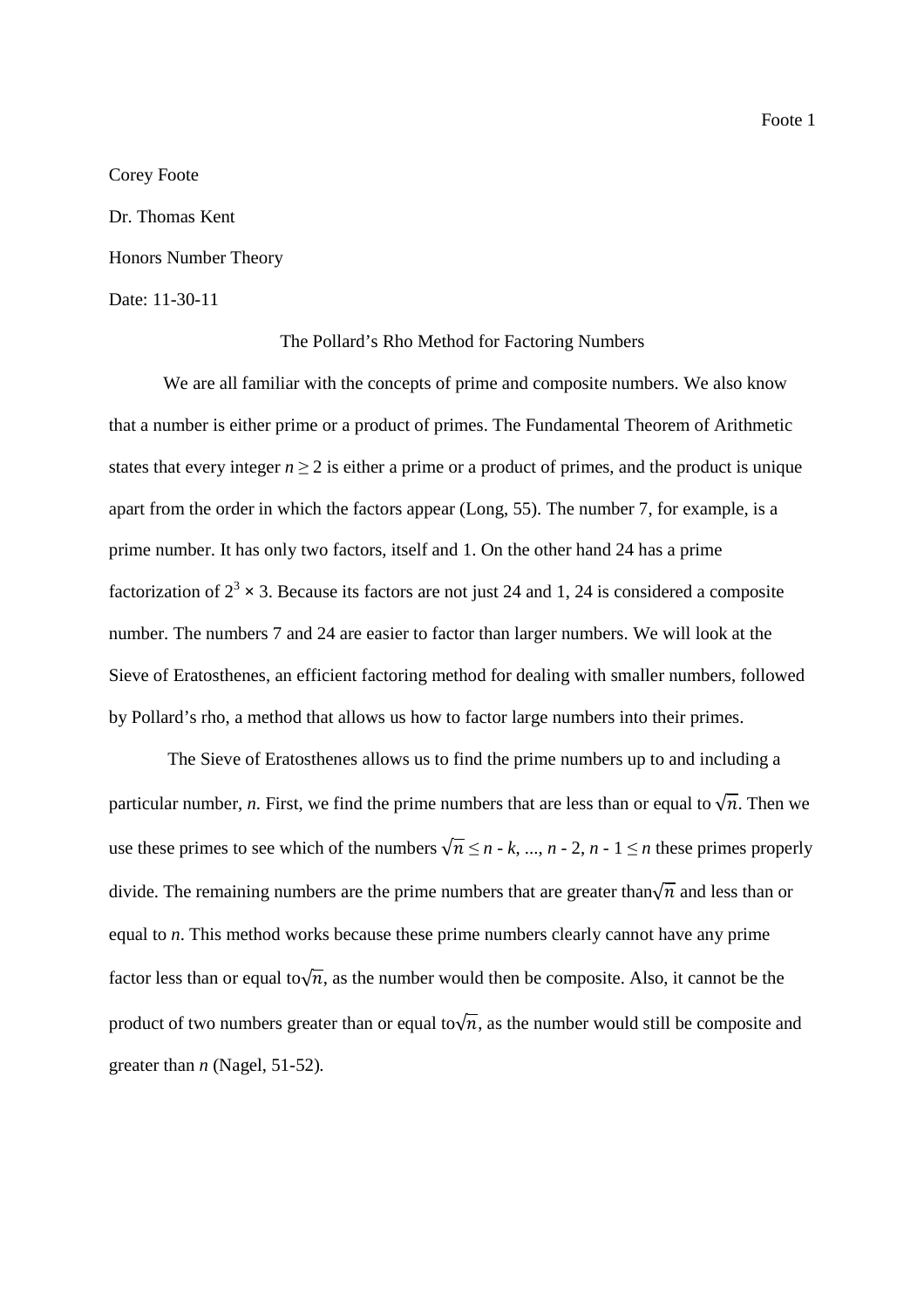We will now use the Sieve of Eratosthenes to find the prime numbers between 1 and 31. Since  $5 \le \sqrt{31} \le 6$ , we will cross out all of the numbers between 2 and 31 that are properly divisible by 2, 3, or 5. We do this because these numbers are composite, as each has factors other than itself and 1. For example, we cross the number 14 out because 2 divides it. Since 2 is a factor of 14, 14 is clearly composite. The remaining numbers are the prime numbers from 2 to 31 inclusive. They are 2, 3, 5, 7, 11, 13, 17, 19, 23, 29, and 31. This method is effective for finding the prime numbers up to and including a number, *n*, that is relatively small. If we needed to find the primes from 2 to 10<sup>6</sup>, we would have to do approximately  $10^3$  trial divisions using the Sieve of Eratosthenes. Since this method is not efficient for large numbers, we can use Pollard's rho to factor large numbers into their primes.

 Before we study how Pollard's rho works on paper, we will first look at the pseudo code that can be implemented into a computer program, using a computer language such as C++. Once the pseudo code is correctly translated into the specific programming language, the program will output the prime factorization for a number (small or large) that we input. Look at Figure 1, which portrays the pseudo code for Pollard's rho. The numbers on the left represent the steps of the algorithm.

```
 POLLARD-RHO(n) 
(1) i \leftarrow 1(2) x_1 \inRANDOM(0, n - 1)
(3) y \leftarrow x_1(4) k \in 2(5) while TRUE 
(6) do i \leftarrow i + 1(7) x_i \leftarrow (x_{i-1}^2 - 1) \mod n(8) d \leftarrow \gcd(y - x_i, n)(9) if d \neq 1 and d \neq n(10) then print d
(11) if i = k(12) then y \leftarrow x_ik \leftarrow 2k
```
### Figure 1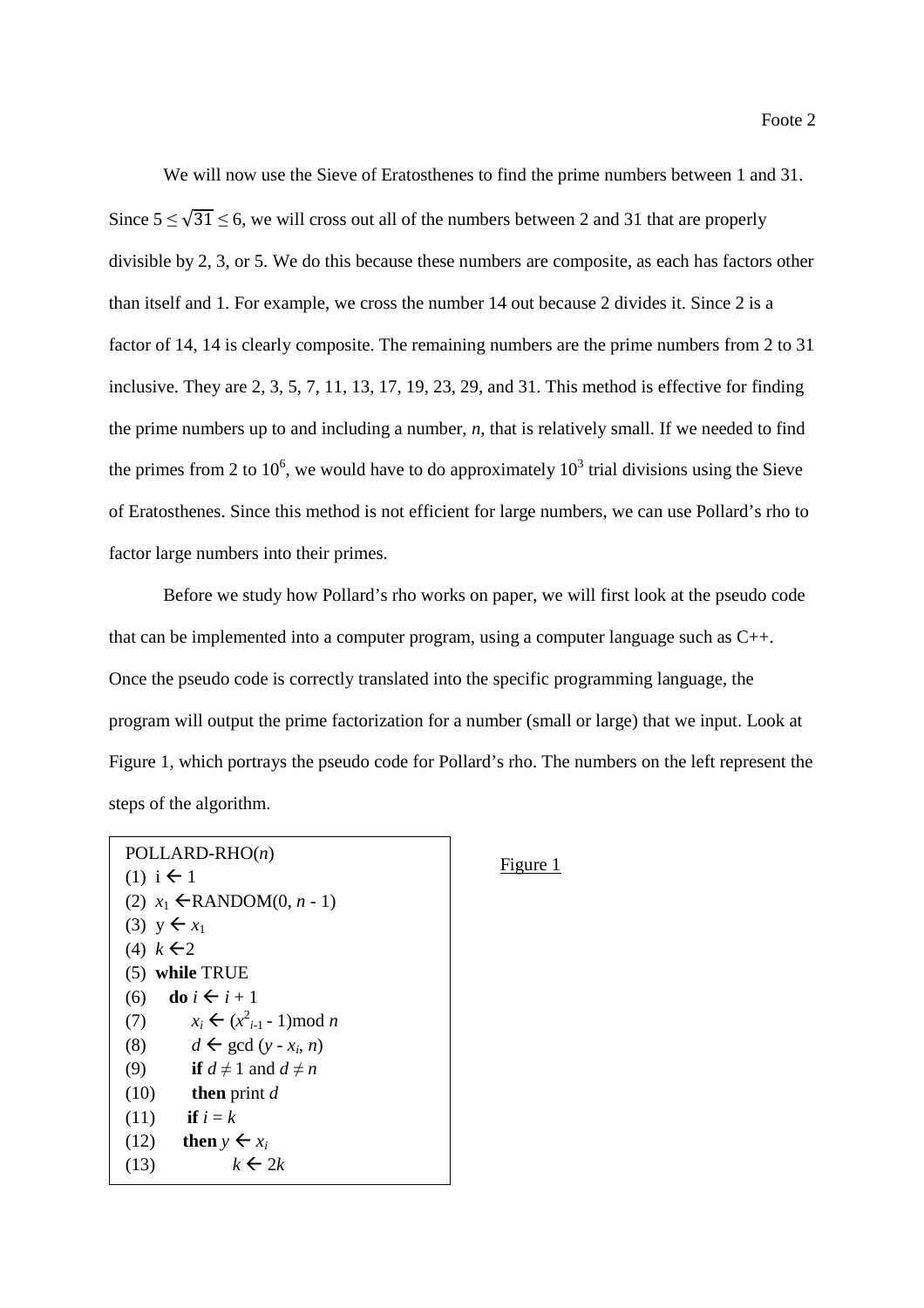We will demonstrate this algorithm step-by step by factoring 1909 into its primes. In step 1, we initialize *i* to be 1. Thus, we will start at  $x_1$ . In step 2, we set  $x_1$  to a random number between 0 and *n* -1. For the purposes of this paper, we will set  $x_1 = 2$ . For step 3, we store our  $x_1$ as our y. Thus, we save 2 as our *y*-value. Line 5 starts our process of finding factors of a number *n*; in our case, 1909. Line 6 increments our value of *i* so that we produce  $x_1, x_2, x_3$  and so on infinitely.

We will now proceed to compute Pollard's rho by hand. We start with the formula  $x_{i+1}$  =  $(x_i^2 - 1)$  mod *n*, where *i* denotes the *i*<sup>th</sup> *x*-term and *n* denotes the number to be factored. We already set  $x_1 = 2$ , so using the formula, we obtain  $x_2 = (2^2 - 1) \text{ mod } 1909 = 3 \text{ mod } 1909 = 3$ . Next,  $x_3 = (3^2 - 1) \text{ mod } 1909 = 8 \text{ mod } 1909 = 8$ . Similarly,  $x_4 = 63$ .

Following this pattern,  $x_5 = 150$ ,  $x_6 = 1500$ ,  $x_7 = 1197$ ,  $x_8 = 1058$ ,  $x_9 = 689$ ,  $x_{10} = 1288$ ,  $x_{11}$  $= 22$ ,  $x_{12} = 483$ ,  $x_{13} = 390$ , and  $x_{14} = 1288$ . Notice that 1288 repeats itself. We shift our attention to Figure 2 below. Please note that the values denoted by *i* represent our  $x_i$  values. Notice the values of  $x_{10}$ ,  $x_{11}$ ,  $x_{12}$ , and  $x_{13}$  repeat infinitely in a loop, thus forming a rho.

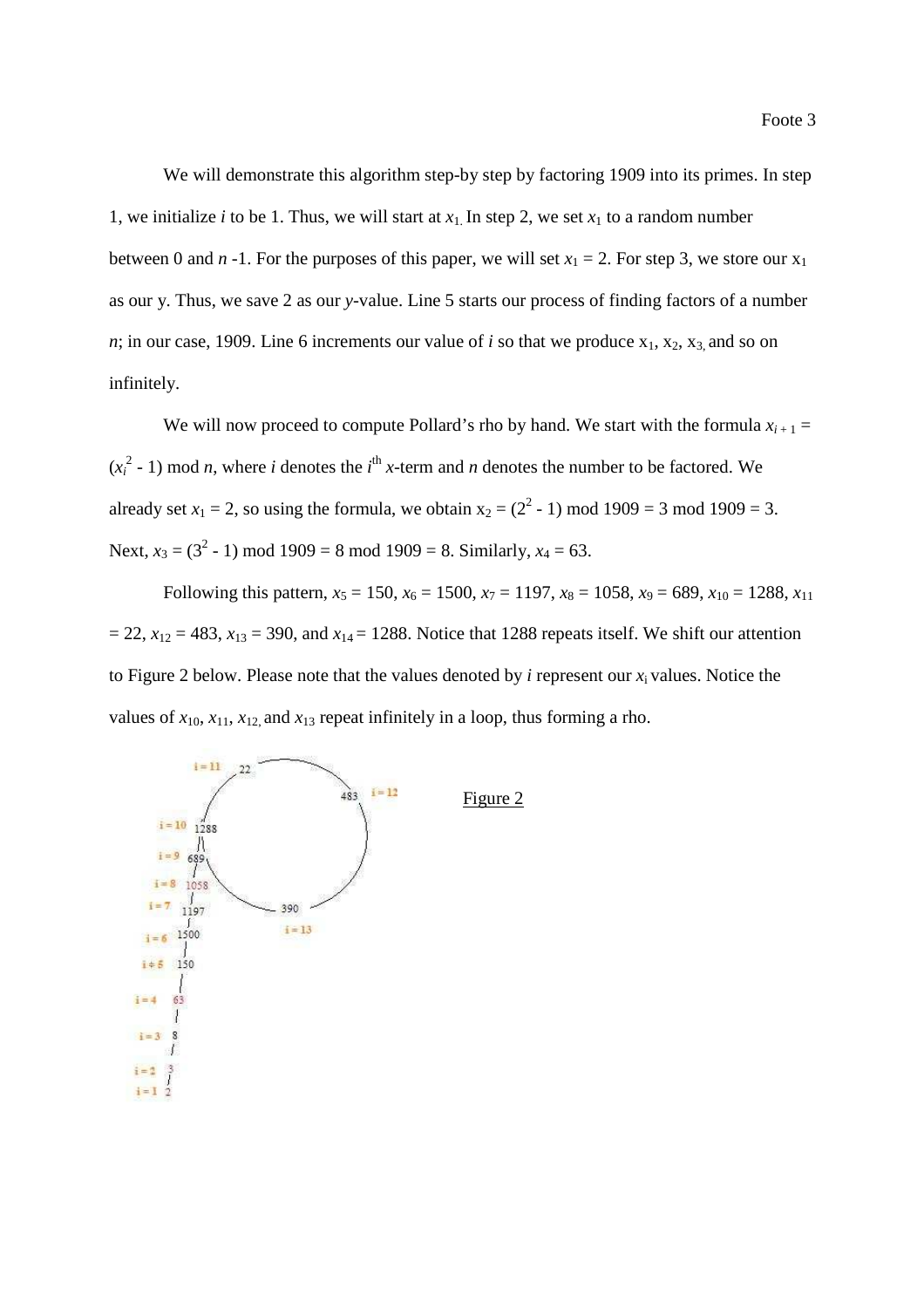Foote 4

Since our  $x_i$  values represent the remainders, these values will have to repeat since there can only be 1909 possible remainders for the number 1909. This is because when dividing a number by 1909, the remainder is always between 0 and 1908. So, if we run the algorithm for 1910 steps, at least one of these  $x_i$ -values (our remainders) will have to appear more than once. We should find at most 1909 remainders. However, in practice, we generally repeat well before our remainders are used up. In this case, we repeated after having seen 14 different remainders.

The next step to finding the primes of 1909 using this factoring method is to find  $d = (y$  $x_i$ , *n*), the greatest common divisor. Note that this is line 8 of the pseudo code. We need to find our *y*-values in order to find the greatest common divisor. To do this, we must first understand the pseudo code. Note that line 4 of the pseudo code initializes some *k* to 2. We jump to line 11, where there is an if-statement that is utilized when  $i = k$ . When this happens, the current  $x_i$  value is stored as a *y*-value, and the current *k*-value is multiplied by 2. In the case of our example, we store  $x_1$  as a *y*-value initially. Then we look at  $x_2$ . Since  $i = k = 2$ , we utilize our if-statement. Our  $x_2$ -vlaue is stored as a *y*-value. Also, our *k* is doubled to 4. This *y*-value remains the same until *i*  $k = k$  again. So we store  $x_4$  as our *y*-value. Similarly, we store  $x_8$  and  $x_{16}$  as *y*-values. We can continue this infinitely, as long as our *i*-values are powers of 2. Our stored *y*-values are written in purple in Figure 2.

 Now we can find the greatest common divisor. The first calculation that we perform is (2  $-2$ , 1909) = (0, 1909) = 1909. We use the Euclidian Algorithm to find the greatest common divisors; however, since showing the steps is a trivial matter, we will proceed without explanation. We change our *y-*values accordingly and proceed until we find the greatest common divisor. When we subtract our *x*<sup>10</sup> from our current *y*-value, we find the greatest common divisor. Thus,  $(1058 - 1288, 1909) = (-230, 1909) = 23$ . Look at line 9 of the pseudo code. Since  $d \neq 1$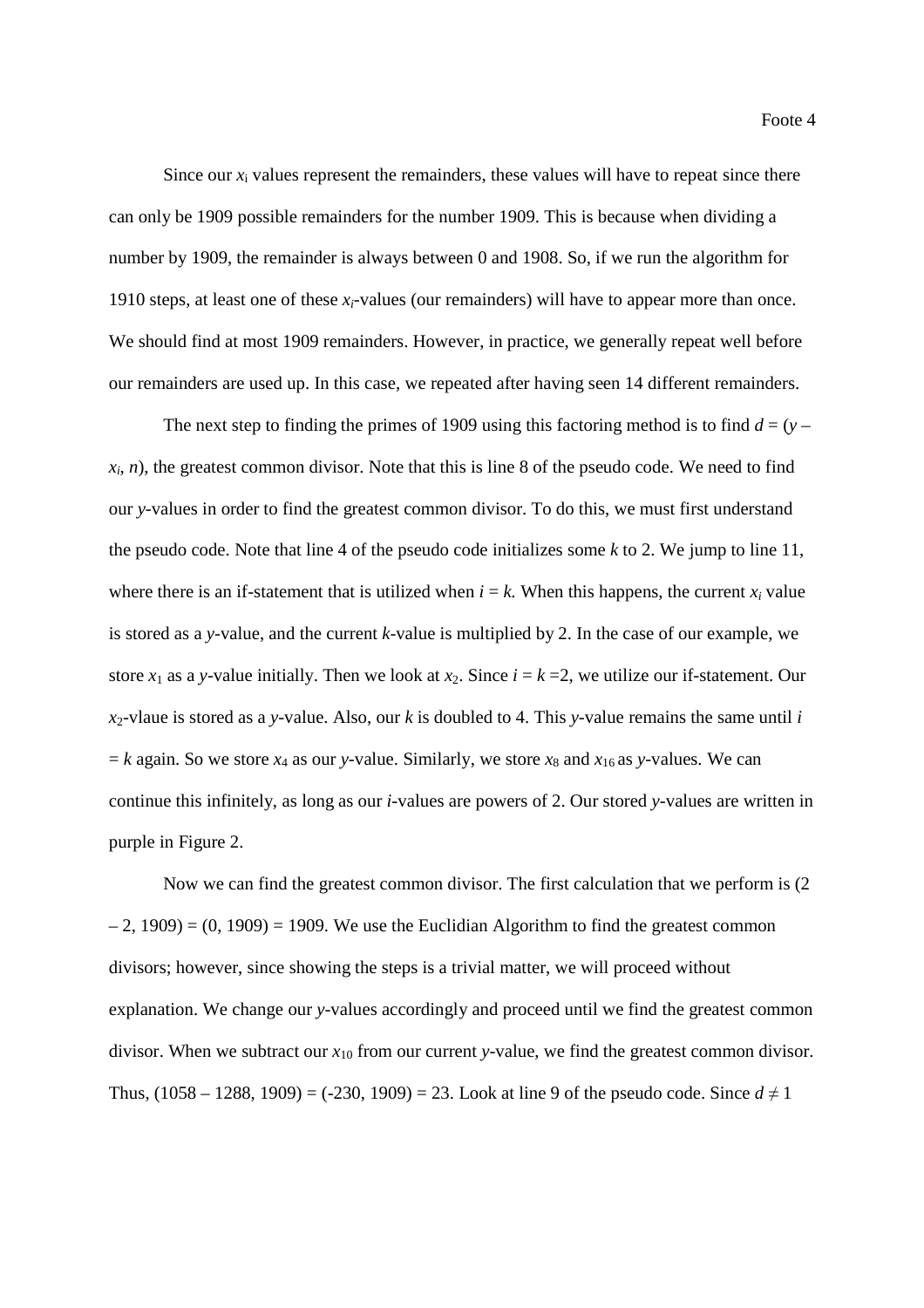and  $d \neq n$ , the program will print *d* (Cormen, 845-847). In our case, the program would print 23 as one of the factors of 1909. This factor also happens to be prime, which is what we are hoping for. We use this method of finding the greatest common divisor because it is known to work; it is a successful heuristic technique. Look at Figure 3 below, which shows the *xi*-values, the *y*values, the calculations for the greatest common divisor, and the greatest common divisor for the first twenty *i*-values.

#### Figure 3:

| $\mathbf{i}$   | $x_i$                                  | $\mathcal{Y}$  | $(y - x_i, 1909)$   | gcd          |
|----------------|----------------------------------------|----------------|---------------------|--------------|
| $\mathbf{1}$   | $\overline{2}$                         | $\overline{2}$ | $(2-2, 1909)$       | 1909         |
| $\overline{2}$ | $3 = (2^2-1) \mod 1909$                | 3              | $(3-3, 1909)$       | 1909         |
| 3              | $8 = (3^2-1) \mod 1909$                | $\overline{3}$ | $(3-8, 1909)$       | $\mathbf{1}$ |
| $\overline{4}$ | $63 = (8^2-1) \mod 1909$               | 63             | $(63-63, 1909)$     | 1909         |
| 5              | $150 = (632-1) \text{ mod } 1909$      | 63             | $(63-150, 1909)$    | $\mathbf{1}$ |
| 6              | $1500 = (1502-1) \text{ mod } 1909$    | 63             | $(63-1500, 1909)$   | $\mathbf{1}$ |
| $\overline{7}$ | $1197 = (15002 - 1) \text{ mod } 1909$ | 63             | $(63-1197, 1909)$   | $\mathbf{1}$ |
| 8              | $1058 = (11972 - 1) \text{ mod } 1909$ | 1058           | $(1058-1058, 1909)$ | 1909         |
| 9              | $689 = (10582-1) \text{ mod } 1909$    | 1058           | $(1058-689, 1909)$  | $\mathbf{1}$ |
| 10             | $1288 = (6892-1) \text{ mod } 1909$    | 1058           | $(1058-1288, 1909)$ | 23           |
| 11             | $22 = (12882-1) \mod 1909$             | 1058           | $(1058-1288, 1909)$ | $\mathbf{1}$ |
| 12             | $483=(22^2-1) \mod 1909$               | 1058           | $(1058-483, 1909)$  | $\mathbf{1}$ |
| 13             | $390 = (4832-1) \text{ mod } 1909$     | 1058           | $(1058-390, 1909)$  | $\mathbf{1}$ |
| 14             | $1288 = (3902-1) \text{ mod } 1909$    | 1058           | $(1058-1288, 1909)$ | 23           |
| 15             | $22 = (12882-1) \mod 1909$             | 1058           | $(1058-22, 1909)$   | $\mathbf{1}$ |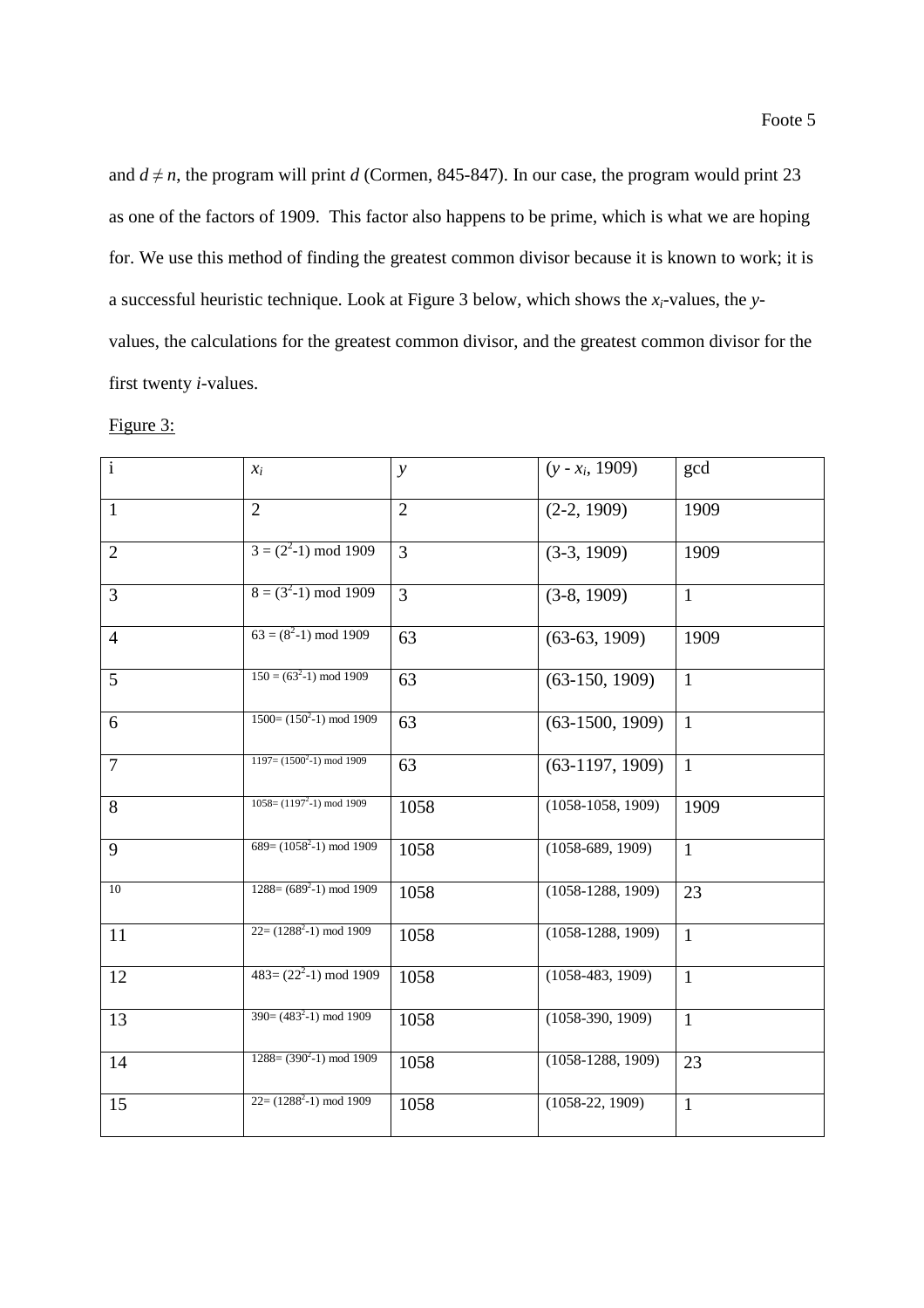| 16 | $483 = (22^{2}-1)$ mod 1909            | 483 | $(483-483, 1909)$  | 1909 |
|----|----------------------------------------|-----|--------------------|------|
| 17 | $390 = (4832-1) \text{ mod } 1909$     | 483 | $(483-390, 1909)$  |      |
| 18 | $1288 = (390^2 - 1) \text{ mod } 1909$ | 483 | $(483-1288, 1909)$ |      |
| 19 | $22 = (12882-1) \mod 1909$             | 483 | $(483-22, 1909)$   |      |
| 20 | $483 = (22^{2}-1)$ mod 1909            | 483 | $(483-483, 1909)$  | 1909 |

 Thus, 1909 is composite. Pollard's rho found 23 to be a factor of 1909. In order to factor the number further, we could run the algorithm on 23 and  $1909/23 = 83$ .

 Now we look at a larger number, 11347, to factor using Pollard's rho. As in the previous example, we set  $x_1 = 2$ . We find  $x_2 = 3$ ,  $x_4 = 63$ ,  $x_5 = 3968$ , and  $x_6 = 6734$ . Pollard's rho will find a prime factor after we reach  $x_6$ . We perform  $d = (y - x_i, n) = (63 - 6734, 11347) = (-6671, 11347)$  $= 7$ . A second implementation of Pollard's rho on 7 and 11347/7 shows that our factors, which are prime, of 11347 are 7 and 1621.

 Now we will study how long it takes to repeat remainders; the repetition could occur during early iterations or much later on. When looking at 1909, our numbers started repeating at  $x_{14}$ . Note that it could take as many repetitions as there are remainders for a number to repeat. When looking at 11347, it could potentially take until  $x_{11347}$  to start repeating the cycle and forming the rho. We will look at Figure 4 to see the first fifty remainders of 11347 using Pollard's rho. Notice how not one of these numbers repeats itself. If we were to continue trying to find where the remainders repeat, we could find the repetition as soon as  $x_{51}$  or as late as  $x_{11347}$ , so we will just stop here.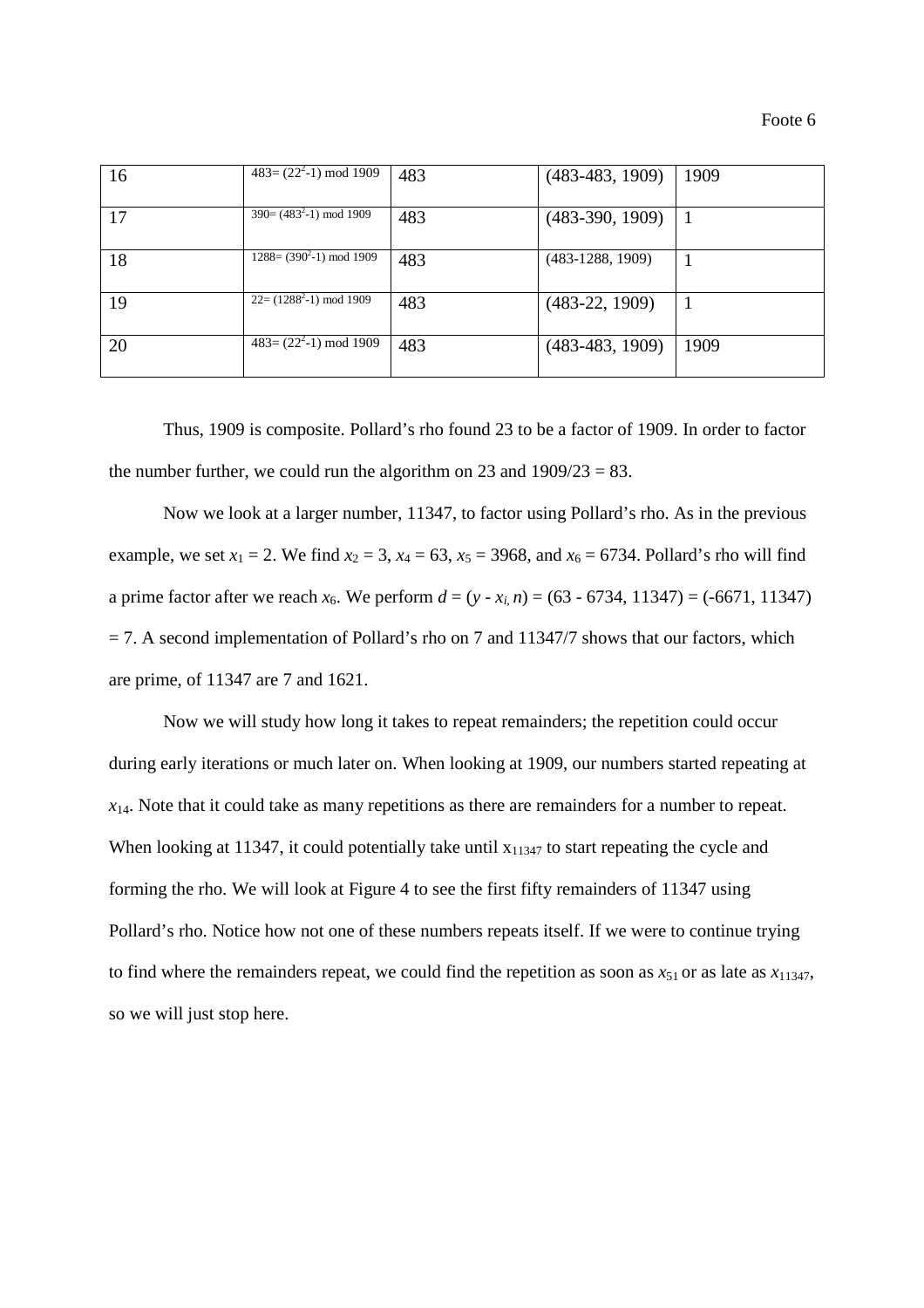# Figure 4:

| $x_1 = 2$        | $x_2 = 3$        | $x_3 = 8$        | $x_4 = 63$       | $x_5 = 3968$    |
|------------------|------------------|------------------|------------------|-----------------|
| $x_6 = 6734$     | $x_7 = 4143$     | $x_8 = 7784$     | $x_9 = 9022$     | $x_{10} = 4452$ |
| $x_{11} = 8441$  | $x_{12} = 2667$  | $x_{13} = 9666$  | $x_{14} = 357$   | $x_{15} = 2631$ |
| $x_{16} = 490$   | $x_{17} = 1812$  | $x_{18} = 4060$  | $x_{19} = 7755$  | $x_{20} = 924$  |
| $x_{21} = 2750$  | $x_{22} = 5397$  | $x_{23} = 11206$ | $x_{24} = 8533$  | $x_{25} = 9736$ |
| $x_{26} = 8204$  | $x_{27} = 6558$  | $x_{28} = 2233$  | $x_{29} = 4955$  | $x_{30} = 8463$ |
| $x_{31} = 104$   | $x_{32} = 10815$ | $x_{33} = 10695$ | $x_{34} = 5264$  | $x_{35} = 321$  |
| $x_{36} = 917$   | $x_{37} = 1210$  | $x_{38} = 336$   | $x_{39} = 10772$ | $x_{40} = 1561$ |
| $x_{41} = 8462$  | $x_{42} = 5873$  | $x_{43} = 8595$  | $x_{44} = 5054$  | $x_{45} = 818$  |
| $x_{46} = 10997$ | $x_{47} = 9029$  | $x_{48} = 5992$  | $x_{49} = 2155$  | $x_{50} = 3101$ |

We will factor one more number using Pollard's rho: 1695. This is slightly different than the other numbers, but we start the same way. Figure 5 below demonstrates our process.

| $\mathbf{i}$   | $x_i$                                           | у  | $(y - x_i, 1695)$ | gcd  |
|----------------|-------------------------------------------------|----|-------------------|------|
|                | 2                                               | 2  | $(2-2, 1695)$     | 1695 |
| $\overline{2}$ | $3=(2^2-1) \mod 1695$                           | 3  | $(3-3, 1695)$     | 1695 |
| 3              | $8=(3^2-1)$ mod 1695                            | 3  | $(3-8, 1695)$     |      |
| $\overline{4}$ | $\sqrt{63} = (8^2 - 1) \mod 1695$               | 63 | $(63-63, 1695)$   | 1695 |
| 5              | $\overline{578} = (63^2 - 1) \text{ mod } 1695$ | 63 | $(63-578, 1695)$  | 5    |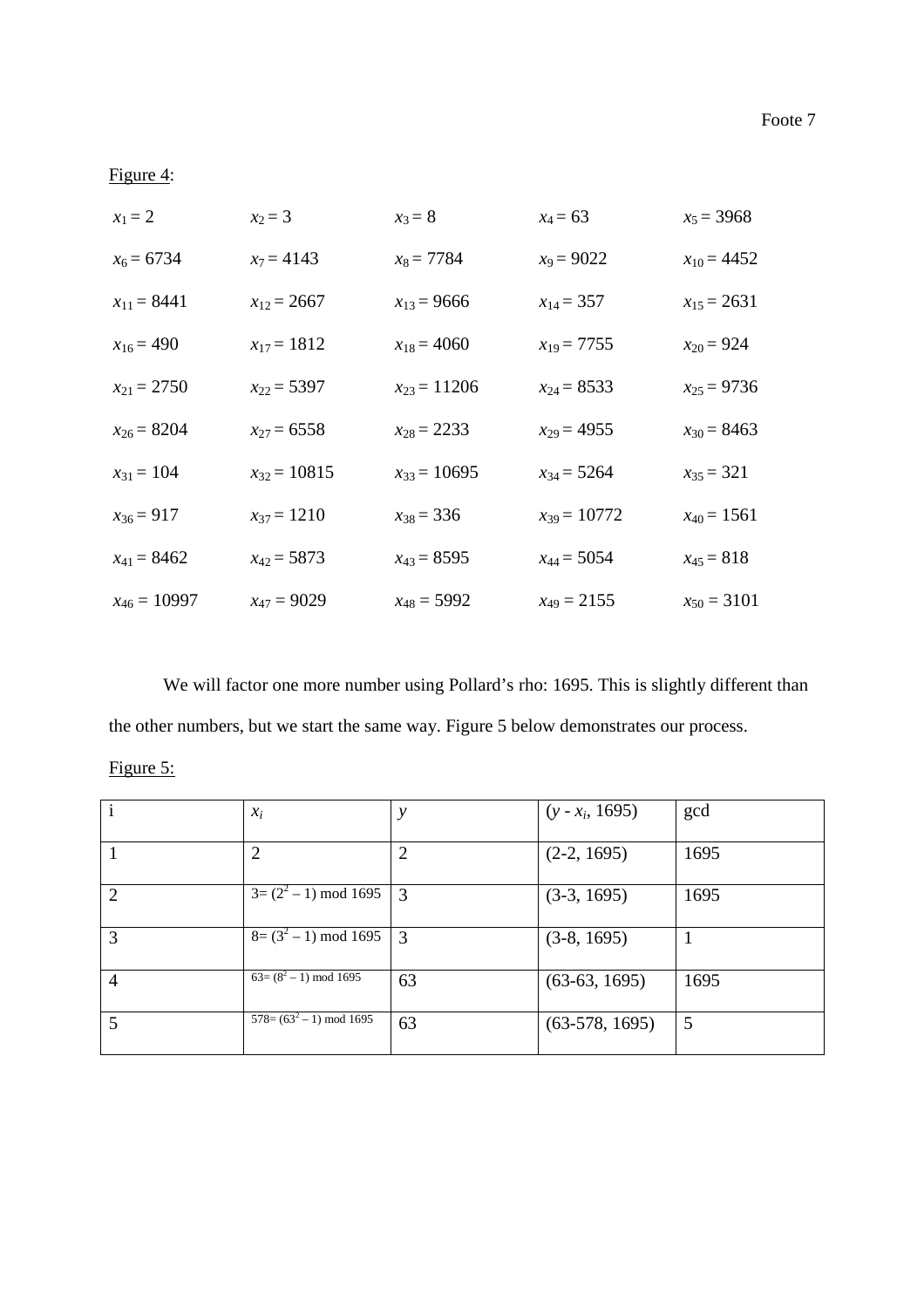Pollard's rho finds a factor of 5. So, we run Pollard's rho on 5 and 339, the quotient of 1695/5. Figure 6 shows us this process on the number 339.

| $\mathbf{i}$   | $x_i$                                    | y              | $(y - x_i, 339)$ | gcd |
|----------------|------------------------------------------|----------------|------------------|-----|
|                | 2                                        | $\overline{2}$ | $(2-2, 339)$     | 339 |
| 2              | $3=(2^2-1)$ mod 339                      | $\overline{3}$ | $(3-3, 339)$     | 339 |
| 3              | $\sqrt{8}$ = (3 <sup>2</sup> -1) mod 339 | 3              | $(3-8, 339)$     |     |
| $\overline{4}$ | $63=(8^2-1) \mod 339$                    | 63             | $(63-63, 339)$   | 339 |
| 5              | $239=(63^2-1) \mod 339$                  | 63             | $(63-239, 339)$  | 1   |
| 6              | $168 = (2392-1) \text{ mod } 339$        | 63             | $(63-168, 339)$  | 3   |

We proceed to run Pollard's rho on 3 and  $339/3 = 113$ , and Pollard's rho finds 3 and 13 as prime factors of 1695. Thus, the prime factors of 1695 are 3, 5, and 113.

 Pollard's rho will not always work. For example, it will not factor 12 into its primes; subsequently, the program will say that 12 is a prime number. Look at the following table that represents the process of Pollard's rho on 12.

Figure 7:

|   | $x_i$                   |                | $(y - x_i, 12)$ | gcd |
|---|-------------------------|----------------|-----------------|-----|
|   | 2                       |                | $(2-2, 12)$     | 12  |
| 2 | $3 = (2^2 - 1) \mod 12$ | $\vert$ 3      | $(3-3, 12)$     | 12  |
| 3 | $8 = (3^2 - 1) \mod 12$ | 3              | $(3-8, 12)$     |     |
|   | $3 = (8^2 - 1) \mod 12$ | $\overline{3}$ | $(3-3, 12)$     | 12  |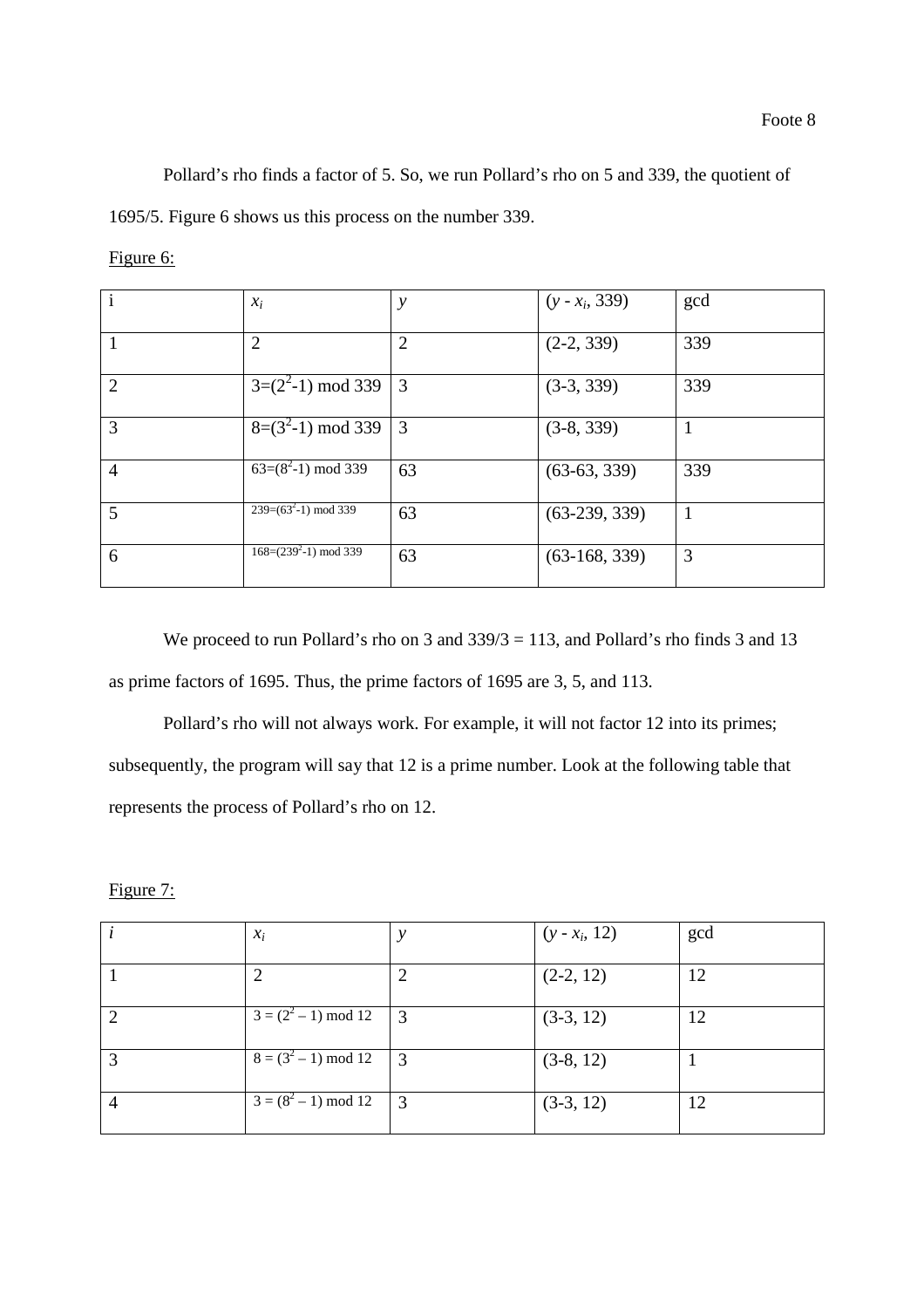|    | $8 = (3^2 - 1) \mod 12$ | $\vert$ 3 | $(3-8, 12)$ |    |
|----|-------------------------|-----------|-------------|----|
| 6  | $3 = (8^2 - 1) \mod 12$ |           | $(3-3, 12)$ | 12 |
|    | $8 = (3^2 - 1) \mod 12$ | $\vert$ 3 | $(3-8, 12)$ |    |
| -8 | $3 = (8^2 - 1) \mod 12$ | - 3       | $(3-3, 12)$ | 12 |

Our program enters an infinite loop at *x*4, and it repeats 3 and 8 infinitely. We normally can be sure it is prime because for our  $y - x_i$ , we are only going to subtract 3-3 and 3-8 infinitely, which are relatively prime to 12. Since our greatest common divisors are 12 and 1 respectively, Pollard's rho will assume 12 is prime, even though it is not. For example, if we wanted to factor 24, Pollard's rho will say that the prime factors of 24 are 12 and 2. Thus, Pollard's rho is not completely reliable. Similarly, Pollard's rho will find 4 and 6 to be prime, and possibly other numbers.

 Now we will perform analysis of Pollard's rho. First, we will look to see just how many iterations it takes to actually find a prime factor. If we are "lucky," we should find our prime factor by around  $\sqrt[4]{n}$  iterations (Cormen 845). We will refer to two of our previous examples. Note that  $\sqrt[4]{1909} \approx 6.6$ , so we could have been as lucky as to find our prime divisor around six or seven iterations. Unfortunately, it took us until our tenth iteration to find our prime divisor. For our example 11347, we expected to find our prime divisor around ten or eleven iterations, but we were extremely lucky and found it at the sixth iteration.

 A probabilistic analysis explains why we can expect to find the factor so quickly. A famous example of probabilistic analysis is the "birthday paradox," which states that if there are 23 people in one room, there is a 50% chance that two of those people have the same birthday. We start this calculation with just one person in the room. The probability that this person will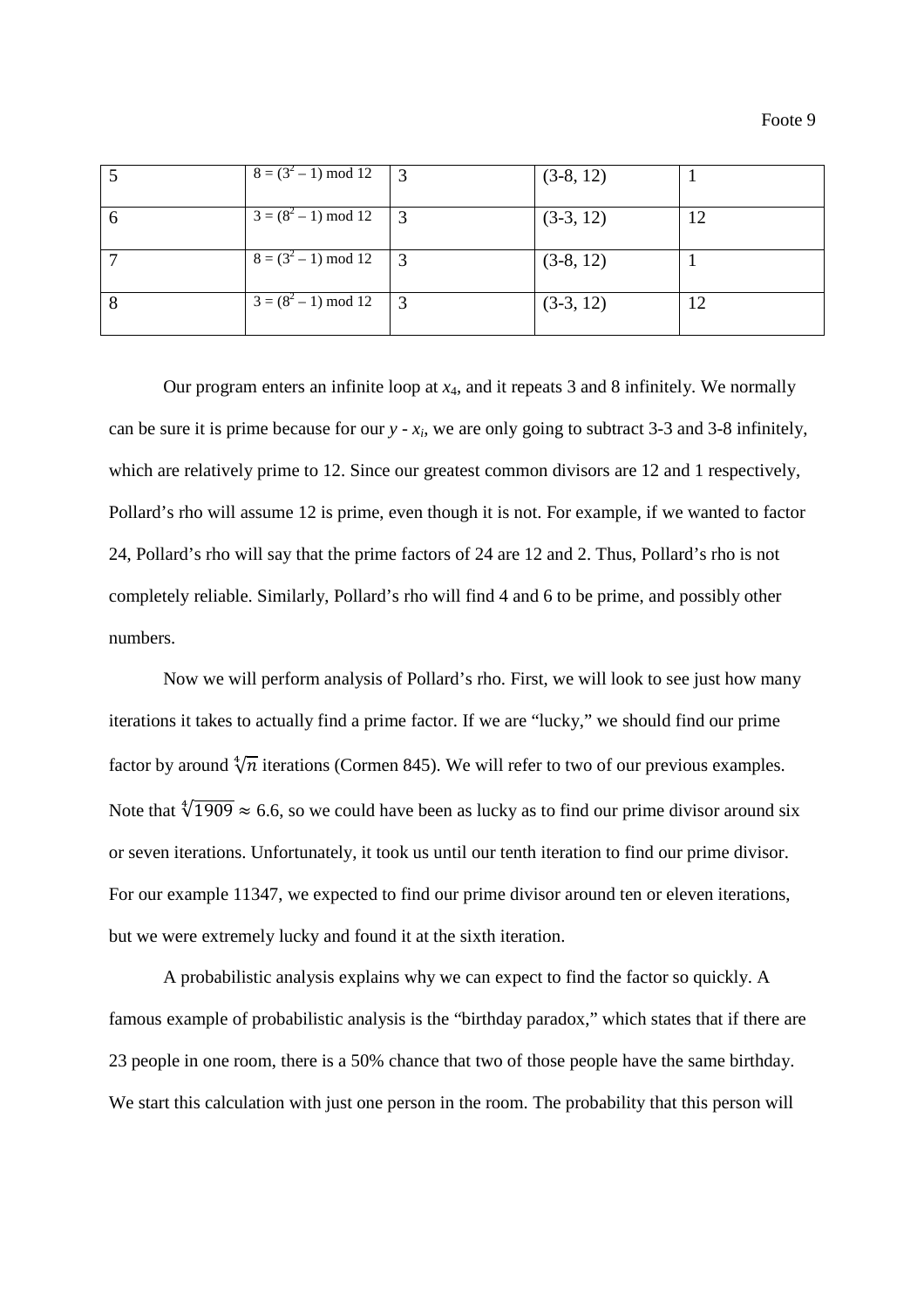not have the same birthday as anyone else in the room is  $365/365 = 100\%$ . (Clearly this has to be the case if there is only one person present.) We will call this event P(A). Next, we find the probability that two people in the room do not have the same birthday. Note that these events are independent of one another. We find the probability that the second person in the room does not have the same birthday as anyone else in the room. This probability is 364/365, and we will denote this by P(B). We make this probability 364/365 because there is a 1/365 chance that this second person will have the same birthday as the first. When we multiply P(A) and P(B) to get (365/365)(364/365), we find there is approximately a 99.73% chance that two people in the room will not have the same birthday.

 We continue this process in similar fashion. For three people in the room, when we multiply (365/365)(364/365)(363/365), we find there is approximately a 99.18% chance that three people in the room will not have the same birthday. We continue the calculation up until we have 23 people. We multiply (365/365)(364/365)(363/365)(362/365)…(343/365)(342/365), which approximately equals a 50.0% chance that two people in the room will not have the same birthday. Of course, we could rephrase it to say there is approximately a 50% chance that two people in the room will have the same birthday when there are 23 people present. Note that  $23 \approx$  $\sqrt{365} \approx 19$ . Of course, this probability will increase as more people are added to the room.

 A similar probabilistic analysis is used for determining how likely it is that our remainders will repeat. Note that this procedure is the same as the birthday paradox. We will look at our example of 1909 to illustrate this. We look for the probability that choosing one number out of 1909 possible remainders will be different from the rest of the remainders. This probability is  $(1909/1909) = 1$ . We proceed to find the probability that choosing two numbers out of 1909 possible remainders will be different from each other. When we multiply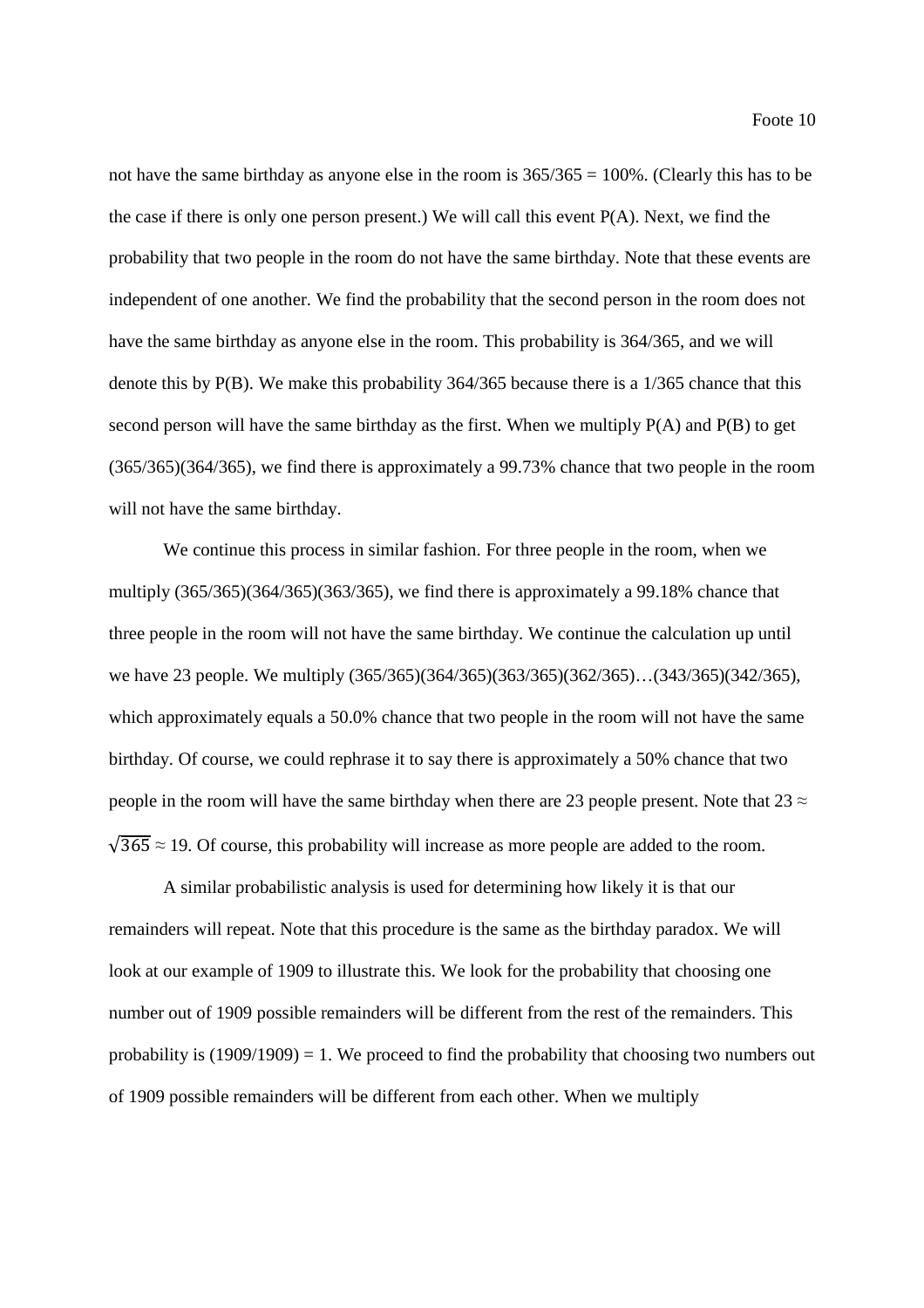(1909/1909)(1908/1909), we find there is approximately a 99.95% chance that choosing two numbers out of 1909 possible remainders will be different from one another. We continue this pattern. When we multiply (1909/1909)(1908/1909)(1907/1909)(1906/1909)…(1895/1909), we find there is approximately a 94.64 % chance that choosing two remainders out of 1909 possible remainders will be different from each other after choosing fifteen numbers. Clearly, this probability will decrease as we choose more numbers. Note that for our example of 1909, we found our repeating remainders at our fourteenth iteration. We definitely "beat the odds" of having our remainders repeat so early in the process

It is here that we note the significance of  $\sqrt{n}$ . It can be shown that a repeat in remainders should happen with a 50% probability around  $\sqrt{n}$  iterations. To find a 50% chance that there are repeating remainders of the number 1909, one must do fifty-two iterations. This is approximately equal to  $\sqrt{1909} \approx 43$ .

All of this shows that we expect to find a divisor of *n* around  $\sqrt[4]{n}$  iterations. Since we expect our remainders to start repeating around $\sqrt{n}$ , we can expect to find our divisor around $\sqrt[4]{n}$ . The reason we expect this is because when we try to find  $d = (y - x_i, n)$ , we choose our *y*-values in such a way  $(x_i$ -values where the *i*-values are powers of 2) so that the  $x_i$ -values become exponentially larger than the *y*-values. This increases our chances of efficiently finding  $d = (y$ *xi* , *n*), and thus leading to a divisor, hopefully one that is prime, of a number *n*.

 Pollard's rho is a method we use for factoring large numbers into their primes. We can do this method by hand or via a computer program. It can be very efficient if we are "lucky" or very inefficient if we are "unlucky." It does not always work, as numbers such as 4, 6, and 12 cannot be effectively factored into their primes. We can test our efficiency of Pollard's Rho by using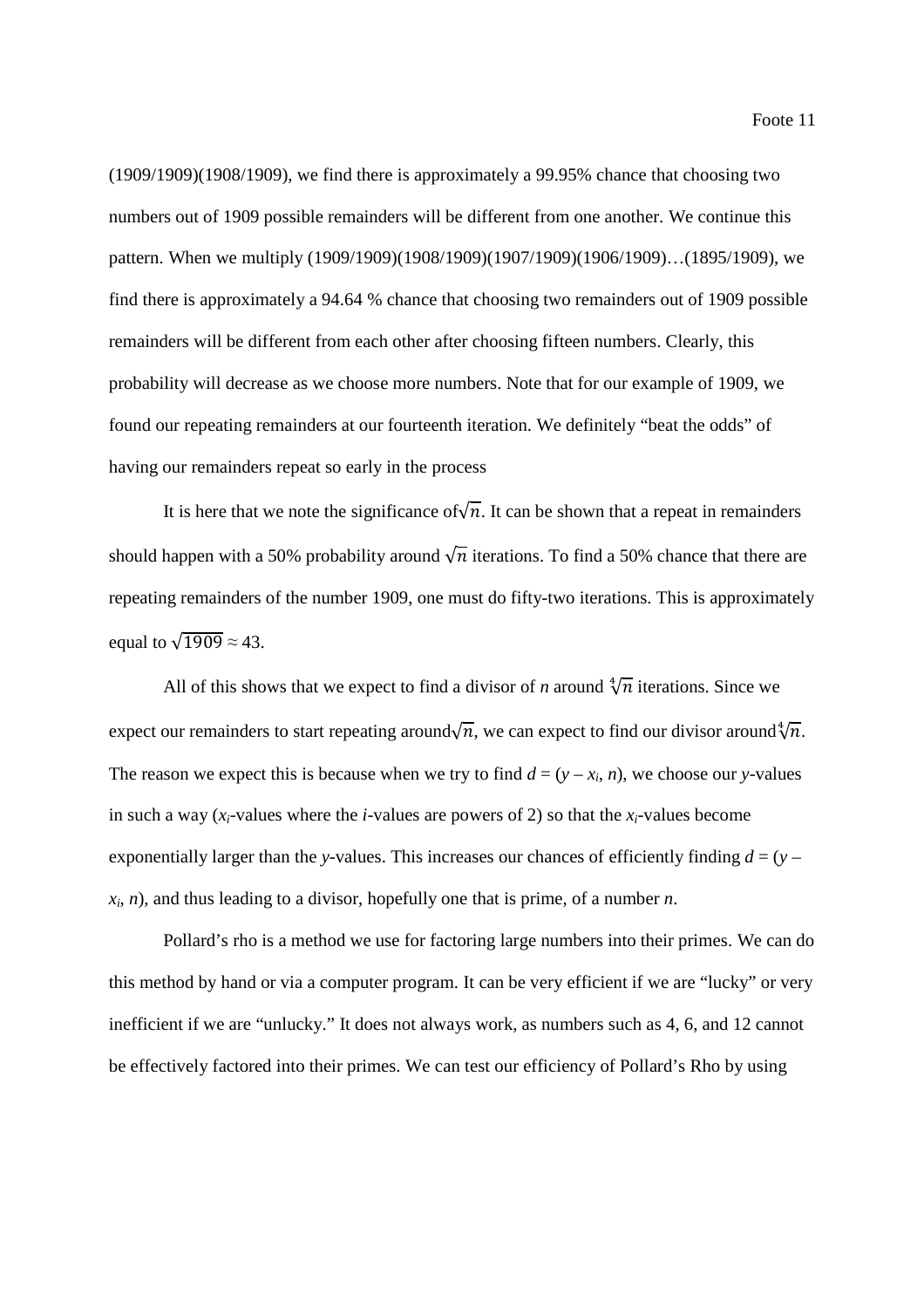probabilistic analysis. Although not the most efficient of factoring methods, it is more efficient than the very tedious Sieve of Eratosthenes.